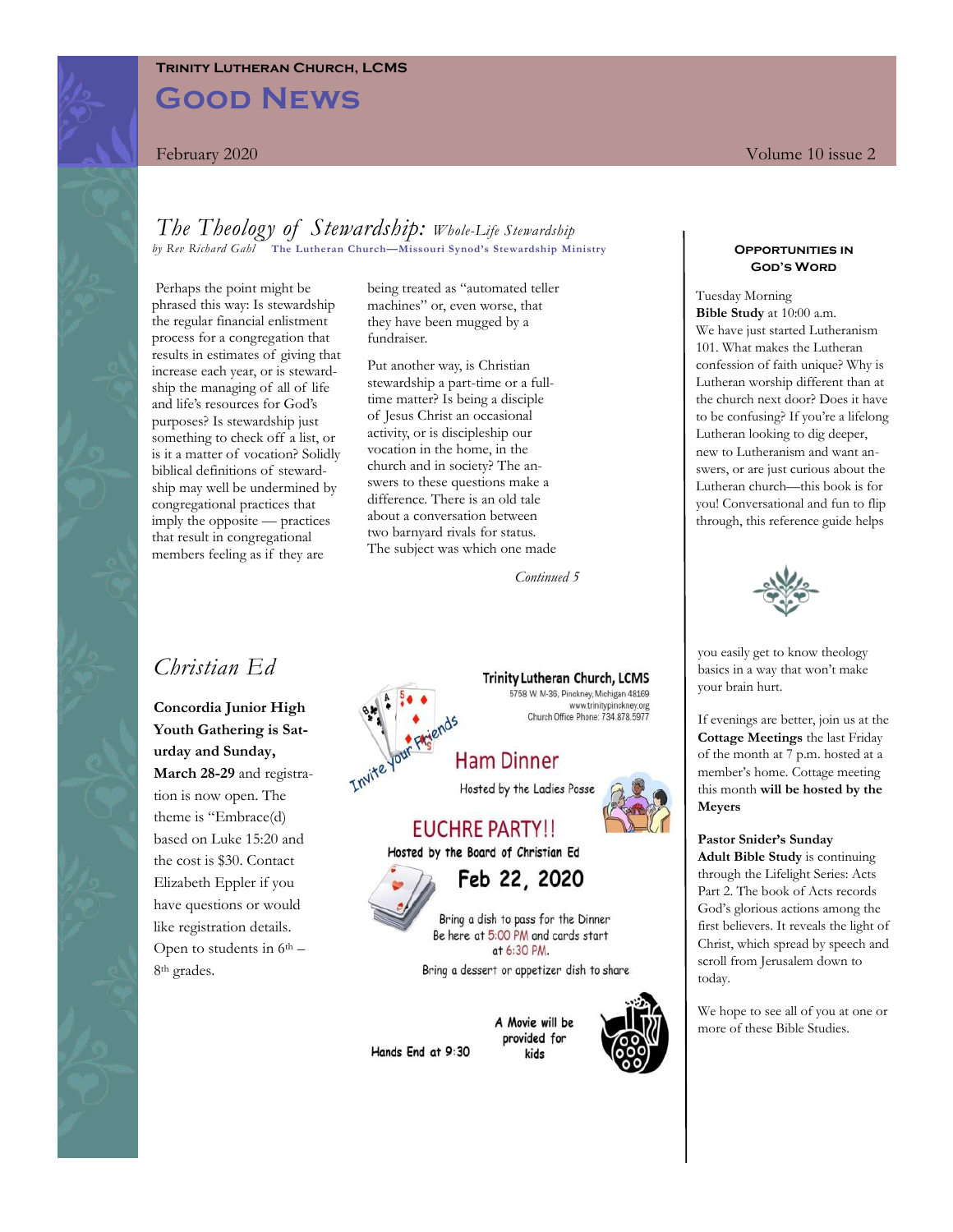

"Tips for Instilling Life Values in Children" By Stephenie Hovland

### **(edited from 'Life Date' winter 2019)**

The following is a practical guide to each age level, from toddlers through middle-school-age children to help build a foundation of values for children.

#### **Toddlers**

They love to imitate the grownups, encourage them to practice living in a family. Watch as they care for their baby dolls and take on "grown-up responsibilities." Consider play-acting that you are Great-Great-Grandma and need them to help take care of you. You can show them .lifeaffirming behaviors, as you play.

"Why?" is a favorite question of toddlers and pre-school age. If they ask why a baby is in Mommy's tummy, for example, realize that they are not asking for all details of conception. You can find out what they already know and what they actually expect by first asking them, "What do you think?" Use their answer to give them a bit more information.

Find reading materials that support life issues. Many storybooks have some life and family values in them. As you read, notice them and repeat them. You can even point to pictures and help the toddler notice the babies, the moms, the grandpas, etc. Play a game of "see all the people God made" or "find all the people God loves."

## **Preschool/Kindergarten**

Children this age may show more interest in the opposite-sex parent. This is your chance to model positive relationships with them. It will give them clues as to what to expect from a future spouse. They will also be watching the same-sex parent for cues about their own identity.

Some may become more aware of double standards. "That's not fair" may pop up over any perceived inequities, so use this stage

to show how God values life at all ages. For example, you can notice, together, that it's not fair to say a grown-up person is more valuable than a tiny baby or an older person.

They continue to be curious. "Why?" and "What?" can drive conversations, try to have patience and help them satisfy curiosity, especially in regard to God, life, and faith. Children this age like to categorize and sort, so help them to define and categorize people. Who is a person? What makes someone a living person? Some children may not be quite ready for this abstract thinking, but you can keep it simple and elaborate more as they grow older.

#### **Elementary-School Age**

Play is still important to learning and development. Encourage children to be sensitive to others as they play. Be cautious of media input since it is also helping form their values. If something happens during play or entertainment, this is the perfect time to stop and discuss it. Often children consume media as neutral or positive, not realizing that they may go against the family's and God's values. Reinforce what is right.

Children are developing an deeper sense of identity at this age. Give them examples of the wonderful variety of people God has made and loves. For example, girls can love playing rough and boys can be sensitive—that does not make them something different. God's creation includes people of many different personalities and talents.

Family togetherness is important at this age, so do devotions together. Read and watch movies together. It's a great time to bond and to discuss how it all fits into God's world. This is a crucial time to establish family values. Whatever you choose to spend time doing will be perceived as a

family value. If it's truly important to be together, be sure to set time aside for that intentionally. It becomes harder and harder as children get older.

#### **Middle-School Ages**

A natural time of challenge, this is when preteens and teens may actually ask, "Did God really say that?" They may seem argumentative, but they genuinely want answers. They're thinking more abstractly and understanding more deeply, so go as deep as you are able with your answers. They may seem to resist your guidance and authority, so leave books sitting around the house that they can discover and read on their own. Sometimes suggesting they read it can mean they never pick it up, but letting them take the lead can work better. Some children are more open to listening at this age, so take advantage of that at times.

Remind them of your family values. Invite them to join you in Bible study, devotions, etc., to keep those biblical lines open. Talk about your vulnerabilities and your faith.

Be ready to insist on boundaries; even better, talk about boundaries before they are needed. If the middle schooler can help set boundaries, it is empowering to them; they take ownership.

Children this age often like to join clubs and groups. Encourage them to join groups that are lifeaffirming. As they become teens, their desire for social justice can be used to help support suicide prevention and elder abuse, for example. If they like to lead, you could suggest they start a group that makes baby hats, visits nursing homes, or throws baby showers for teen moms. Help them to use this time of extra energy and creativity to serve God and serve others.

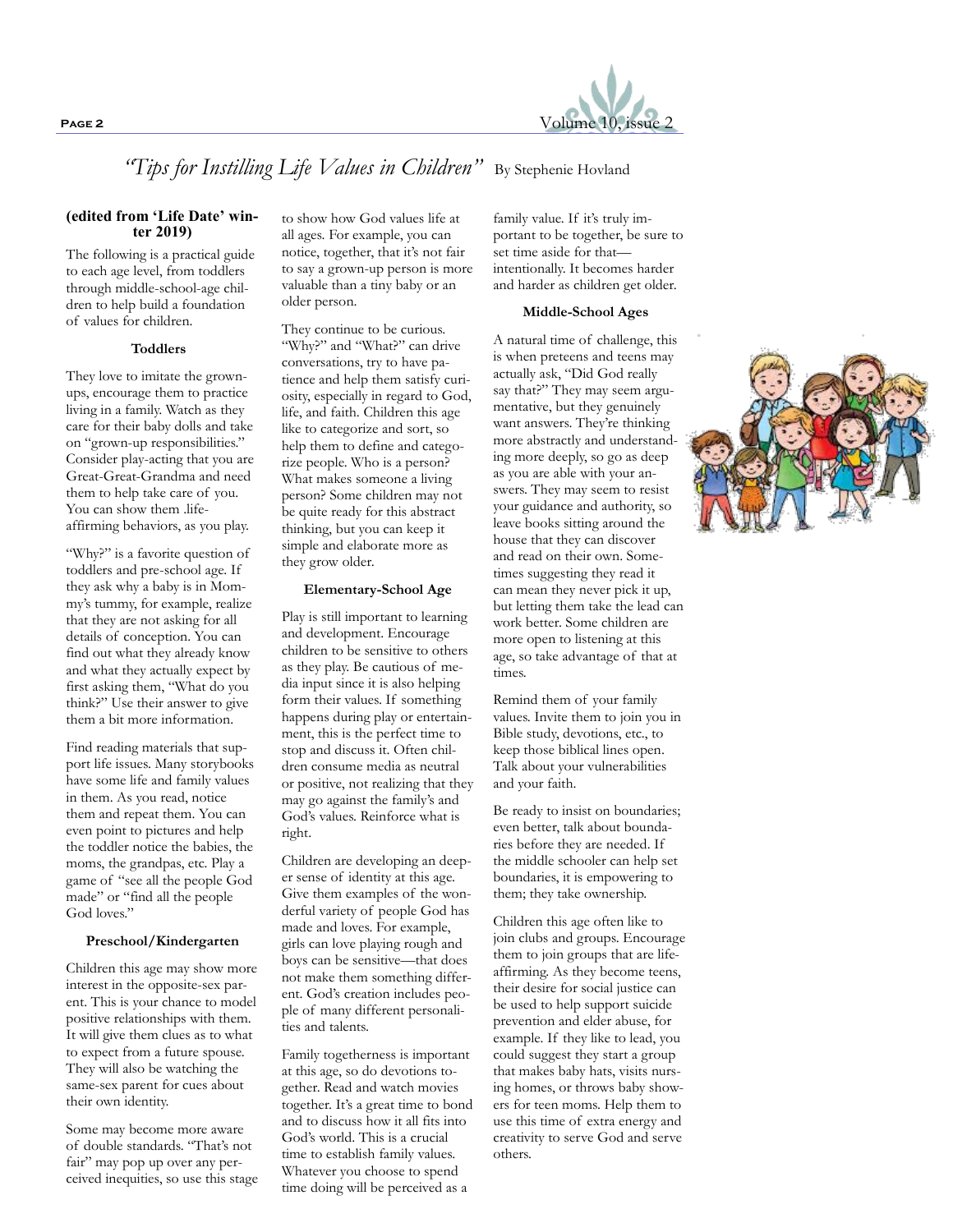|               | Saturday  | Theological<br>conference<br>$8:00 - 3:30$ | $\infty$                                                                           | $\overline{5}$                                                | 22<br>Youth Lock-in<br>Ham Dinner<br>and Euchre                                | 29                                                        |                                                                                                                           |
|---------------|-----------|--------------------------------------------|------------------------------------------------------------------------------------|---------------------------------------------------------------|--------------------------------------------------------------------------------|-----------------------------------------------------------|---------------------------------------------------------------------------------------------------------------------------|
|               | Friday    | $\overline{\odot}$                         | $\boldsymbol{\mathrel{N}}$                                                         | $\overline{4}$                                                | $\overline{\Omega}$                                                            | Cottage Meeting<br>28<br>Place to be<br>announced         |                                                                                                                           |
|               | Thursday  | SO                                         | $\sim$<br>7:00 Posse                                                               | $\tilde{c}$<br>7:00 Elders                                    | $\overline{Q}$<br>7:pm Council                                                 | 27                                                        | Loraine Laible/ Lynda Minger                                                                                              |
| February 2020 | Wednesday | 29                                         | $\mathfrak{S}$<br>6:00 pm Prayer<br>7:00 Choir<br>Warriors                         | $\overline{2}$<br>6:00 pm Prayer<br>7:00 Choir<br>Warriors    | $\frac{\infty}{\infty}$<br>6:00 pm Prayer<br>7:00 Choir<br>Warriors            | $\frac{2}{6}$<br>Wednesday<br>6:30 Ash<br>service         | Altar Guild<br>Feb 16 Luke Eppler Feb 23 Ben Ratliff<br>Acolyte: Feb 2 Brianna Polenz<br>Erik Swanson<br>Notes<br>Feb 9 E |
|               | Tuesday   | 28                                         | 10:00 Bible Study<br>4                                                             | 10:00 Bible Study<br>$\equiv$                                 | 10:00 Bible Study<br>$\frac{8}{10}$                                            | 10:00 Bible Study<br>25                                   |                                                                                                                           |
|               | Monday    | 27                                         | $\infty$<br>7:00pm Trustees                                                        | $\supseteq$                                                   | $\overline{\phantom{0}}$                                                       | $\overline{2}$                                            | $\mathbb{C}$                                                                                                              |
|               | Sunday    | 26                                         | $\mathbf{\Omega}$<br>8:45 Bible class<br>Sunday School<br>10:00 Worship<br>w/Comm. | $\sim$<br>8:45 Bible class<br>Sunday School<br>10:00 W orship | $\frac{8}{1}$<br>8:45 Bible class<br>Sunday School<br>10:00 Worship<br>w/Comm. | 23<br>8:45 Bible class<br>Sunday School<br>10:00 W orship |                                                                                                                           |

**If you would like a link to the Trinity Google Calendar, email Lynda Minger with your request at lyndamngr262@gmail.com**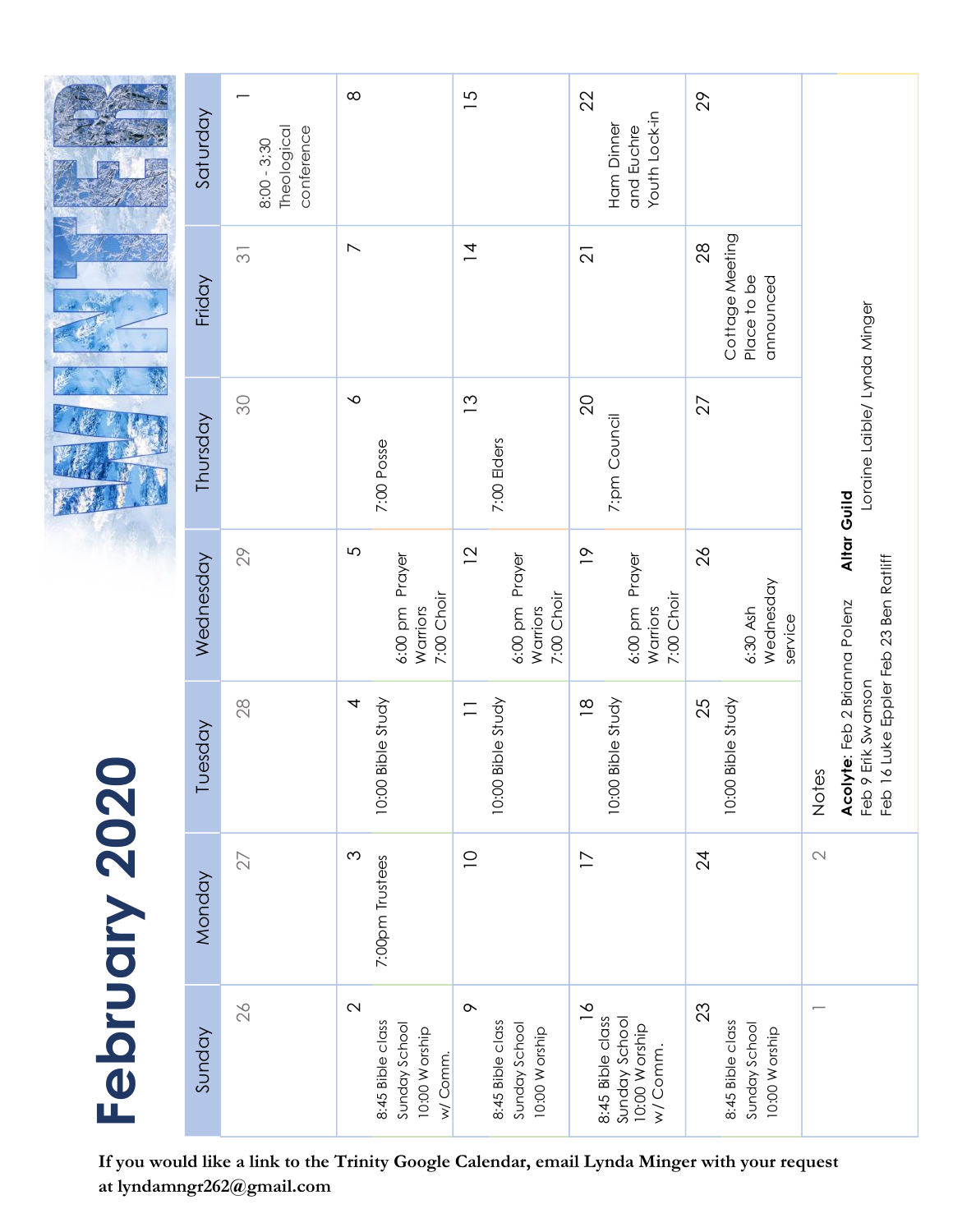

# *Prayers of Trinity*

Praise and thanksgiving:

Blessing, glory, wisdom, thanksgiving, honor, power and might be to You, our God, now and forever! Hear us who pray in peace in the name of our Lord, Jesus Christ. We pray for those among us who are in special need of your guidance and healing:

- Carole Welser
- Carolyn and Joe Benkovsky, especially Joe
- Shut-ins--Caroline Cadeau, Al Jacoby
- Ed Hodgens, Dixie Russel's brother — fell and has bro-

ken bones

- Mila LaMirand Banko Hear her needs, give her strength
- Jennifer—healing from the loss of her 21 yr old son
- Stuart Meyer Healing and recent cancer diagnosis
- Don Van Gorden, Dianne and Rudy Vik, Dennis Miller-- strength and health
- Continued healing: Cynthia Moehring, Joanne and Bob Hickman.
- Cindy Klifman, Chuck Harrison, Chuck Crowder, Judy Lasko, Kyle Knipp, Ava

Allen, Tracy Brohmen, Kenny Cadle, Carol Thompson, Sarah Burns, Libby in their battles with cancer.

• for all the baptized, that in daily repentance all might cling to God's promises of forgiveness and eternal life in Christ

"Ask, and it will be given to you; seek and you will find;

knock, and the door WILL BE OPENED TO you.

For everyone who asks receives; he who seeks finds;

## and to him who



# *Birthdays and Anniversaries*

Robert Brumm Jr. 2/1 Aidan Bumbul 2/3 Andrew Eppler 2/3 Carolyn Benkovsky 2/9 Kyptin Gray 2/9 Sharon Meyer 2/11 Stephanie Sidebottom 2/15 Bryanna Minix 2/16 Kristin Myher 2/18

Gretchen Wick 2/22 Jonah Frazzini 2/23 Claude Ratliff 2/27

# *Stockbridge Community Outreach*

Stockbridge Community Outreach has asked for some much needed items:

- Toilet Paper
- White rice
- Laundry Soap
- **Kidney Beans**
- Baked Beans

Ask your neighbors also. If you can get the items to Trinity, we will see that they get to out reach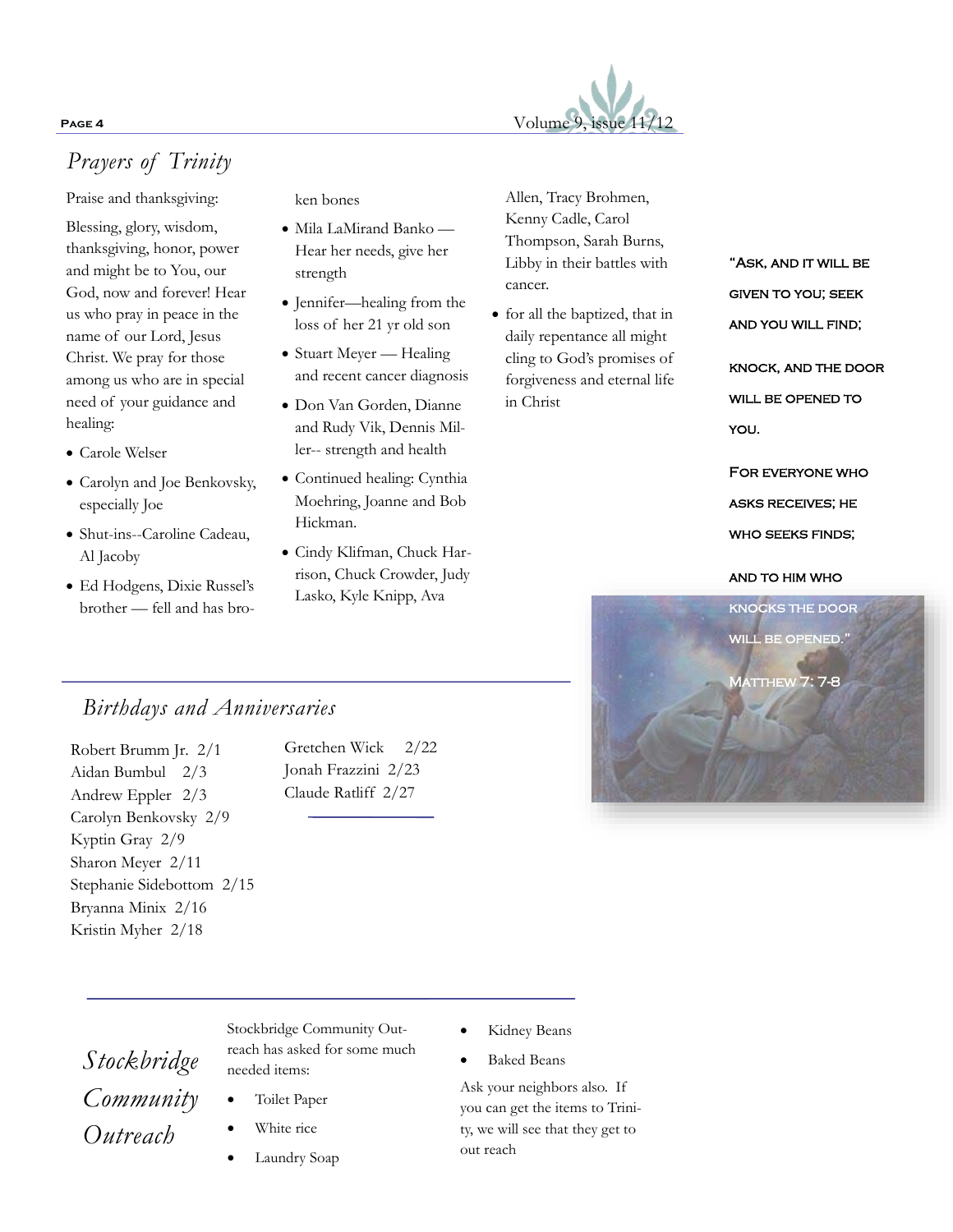

# *Stewardship and Evangelism continued*

the greatest contribution to the bacon-and-eggs breakfast. The chicken pointed out that the production of eggs was the critical factor for that important meal to start off the day. The muddy old pig had a differing opinion. To be sure, egg production was a daily matter for chickens. But the pig's part of the meal required total commitment.

This essay endorses the position of total commitment, or wholelife stewardship: using what God has given us according to His purposes for us in our vocations in home, church and society.

1. Paul as Servant, Apostle and Steward

Paul is an excellent starting place to work through this "all of life" concept of stewardship. The student of Scripture recognizes that Paul uses a number of words to describe who he is and what he does. In 1 Corinthians, we find at least three words to describe his self-understanding in

Christ. In 3:5, Paul defines both Apollos and himself as

"servants," the word is diakonos in Greek. This servant word is a technical term for one who is assigned or delegated a task by another. In 9:2, he is an "apostle," one who is sent by God to bring the message of salvation to others. While apostle is a term that usually refers to the Twelve, it also is used to describe Paul, Apollos, Timothy and others in the New Testament. Apostle has a missionary flavor; it carries with it the idea of an ambassador representing another. In this case, our Lord. In 4:1 and following, Paul asks the Corinthians to consider them (3:22: Paul, Apollos, Cephas) as "stewards," those who are entrusted with the mysteries of God. Three words: servant (or deacon), apostle and steward. They have a common thrust. God has charged, commissioned and sent Paul and his coworkers to carry out His mission. A case can be made that

these terms are almost interchangeable. Some years back, Douglas Hall made the observation that the people of God are stewards of God's mission. Stewardship, then, is an allencompassing word, not subject to our usual limitation of what is placed in the offering basket on Sundays. Andrew Lincoln contends in his Commentary on the Gospel of John that the fourth Gospel was written as a missiontraining manual. It begins with the Father sending the Son into the world as His agent to live among us so that we see our salvation. The Gospel ends with Jesus telling His followers, "As the Father has sent me, even so send I you." These three words about God's mission — servant, apostle and steward — are a fulltime responsibility for the people of God. And for each of us, that means the callings (vocations) God has given us in home, church and society.

# *Posse News*

February Altar Care is Lynda & Lorraine February Hostess is Deb February meeting date is Thursday February 6

## **Up Coming Events:**

### **Ham Dinner** Saturday, February

22nd 5 pm Right before the Euchre Party



gift cards for our Angel Tree. We were able to send \$380 in cards to Wellspring to help families & share the love of Jesus.

There is a thank you letter on the bulletin board in the gathering area.

*Thank* **You**<br>Thank you also to everyone

who helped decorate & undecorate the tree & the church for Christmas.

#### **Love Inc Fund Raiser!**

**When**: Wednesday, Feb 5 11am till midnight

**Where**: Buffalo Wild Wings Latson Rd., Howell

**Why:** 20% of your bill will be Donated to Love, Inc

**What:** Get your coupon from the Bulletin board in the narthex to turn in when you pay: AND Enjoy lunch or dinner!